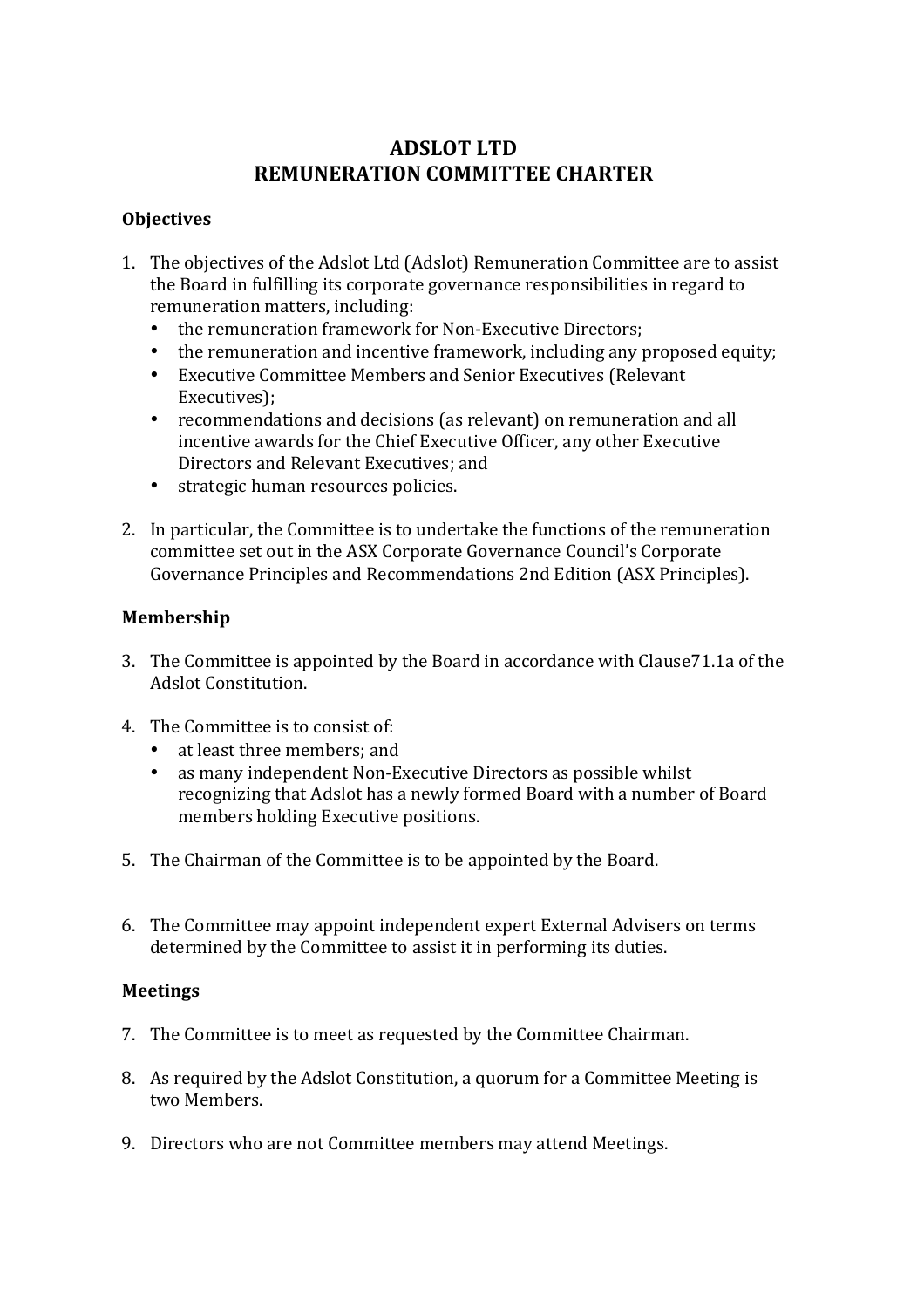- 10. The Chief Executive Officer, appropriate Adslot Management and any external adviser are to attend such portion of each Meeting as requested by the Committee Chairman. (The Chief Executive Officer is not to be present when the Committee discusses issues relating to the Chief Executive Officer).
- 11. The Committee will report on its Meetings to the Board.
- 12. Recommendations of the Committee are to be referred to the Board for approval with the exception of matters detailed in Clause 24.

#### Access to Information, Independent Advice and Continuing Development

- 13. The Committee has the authority to seek any information it requires from any employee of the Adslot Group and all employees must comply with such requests.
- 14. The Committee may seek advice from individuals on remuneration policies and practices, but no individual should be directly involved in deciding his/her own remuneration.
- 15. The Committee may take such independent legal, financial, remuneration or other advice as it considers necessary.
- 16. The Committee should understand the Adslot Group's structure and operations and key developments relevant to the Committee and may receive periodic presentations from subject matter experts to assist in achieving such an understanding.

#### **Responsibilities and Duties**

- 17. The Committee is responsible for:
	- the review and monitoring of the Adslot Group remuneration and incentive framework applying to Non-Executive Directors and Relevant Executives and the associated strategies, systems, policies and processes implemented and reported on, by Adslot Management; and
	- approving the remuneration and incentive awards of Relevant Executives based on the recommendations of the CEO.
- 18. The Committee will review and make recommendations to the Board on remuneration matters, including:
	- the review and monitoring and recommendation of changes to the remuneration and incentive framework (including the Long Term Incentive Plan) for Non-Executive Directors and Relevant Executives;
	- the members of the defined Relevant Executives grouping;
	- the fixed remuneration levels and incentive awards for the Chief Executive Officer and any other Executive Directors; and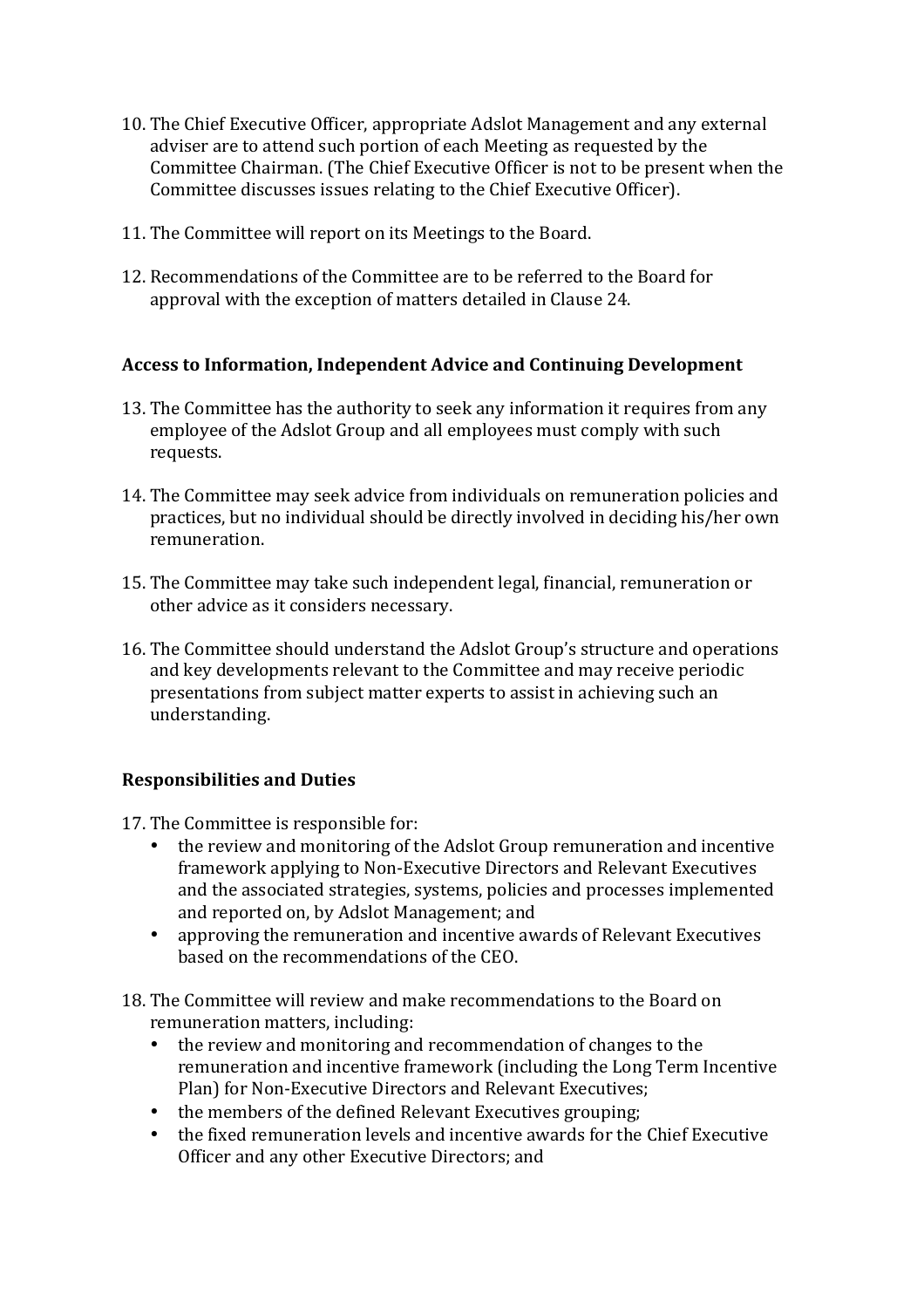- performance based measures (financial and non-financial), targets and performance outcomes under incentive plans for the Relevant Executives.
- 19. Committee members are entitled to rely on Management on matters within their responsibility and on the expertise of external professionals. Committee members may assume the accuracy of the information provided by such persons, so long as the members are not aware of any reasonable grounds upon which such reliance or assumption may not be appropriate.

## **Adslot Remuneration Framework**

- 20. The Committee's objectives in determining the remuneration and incentive framework, policies and practices are to:
	- motivate the Relevant Executives to pursue the long-term growth and success of Adslot Group:
	- demonstrate a clear relationship between performance and remuneration; and involve an appropriate balance between fixed and incentive remuneration, reflecting the short and long-term performance objectives of Adslot; and differentiate between higher and lower performers through the use of a performance management framework; and
	- be compliant with all relevant laws and regulations and have regard to shareholder expectations.

#### **Remuneration for Non-Executive Directors**

- 21. In assisting the Board, the Committee will review and make recommendations to the Board on remuneration for Non-Executive Directors (including fees, travel and other benefits). In making its recommendations, the Committee should take into account the following guidelines:
	- Non-Executive Directors should be remunerated by way of fees in the form of cash, non-cash benefits and superannuation contributions;
	- Non-Executive Directors should not participate in schemes designed for remuneration of executives: and
	- Non-Executive Directors should not be provided with retirement benefits other than statutory superannuation.

#### **Remuneration for Chief Executive Officer and any other Executive Directors**

- 22. In assisting the Board, the Committee will review and make recommendations to the Board on the remuneration and incentives awards for the Chief Executive Officer and any other Executive Directors, including:
	- fixed remuneration levels (including superannuation) and short and longterm incentive awards:
	- any termination payments (which are to be agreed in advance and include
	- provisions in case of early termination); and
	- offers of equity under the Board approved Long Term Incentive Plan.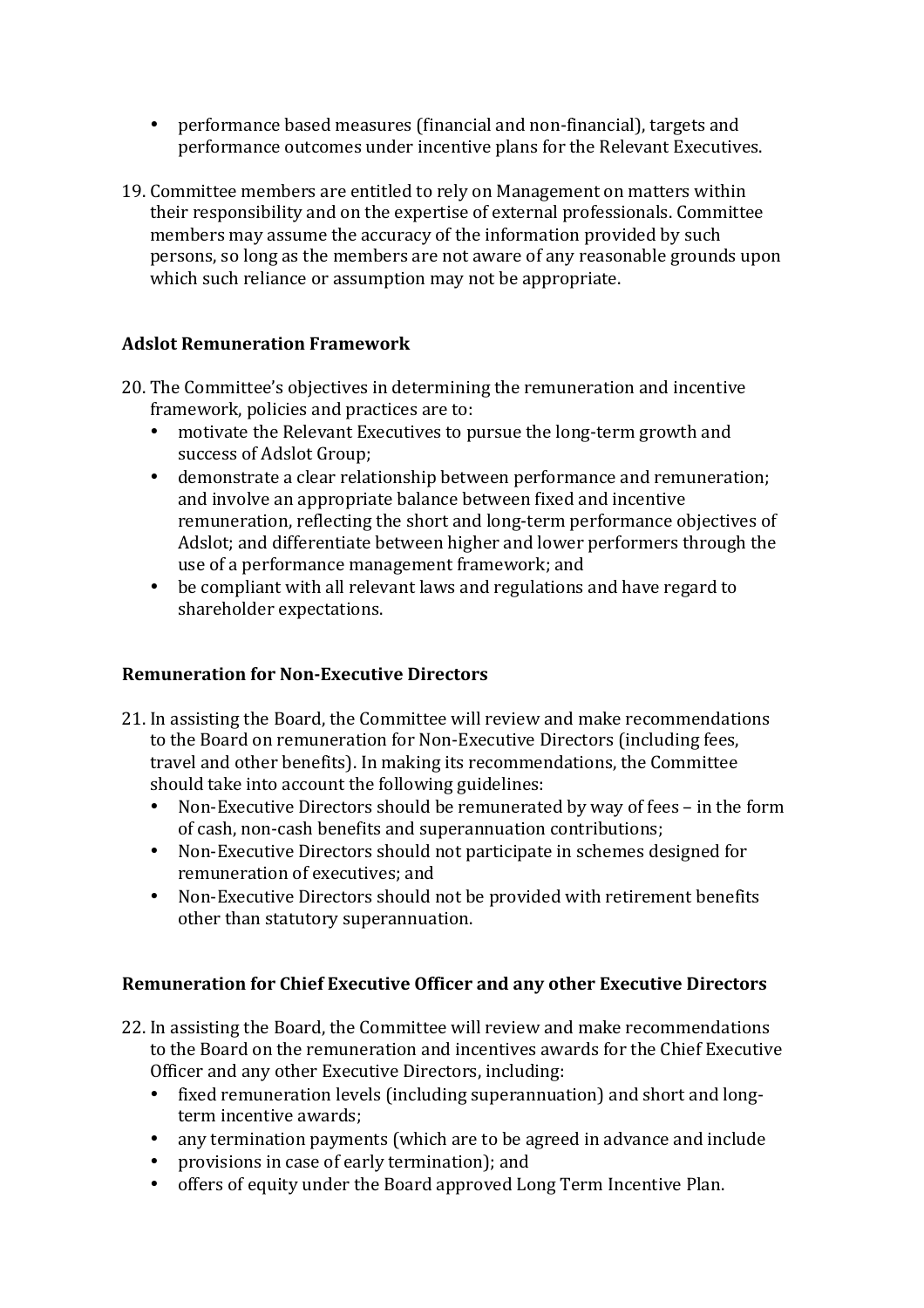• Any issue of Adslot Shares and offer of Rights made to Executive Directors are to be placed before shareholders for approval.

#### **Remuneration for Relevant Executives**

- 23. The Committee will review and approve the remuneration and incentive awards for Relevant Executives based on recommendations of the CEO. including:
	- fixed remuneration levels and short and long-term incentive awards;
	- any termination payments (which are to be agreed in advance and include provisions in case of early termination); and
	- offers of equity under Board approved Long Term Incentive Plan.

## **Equity Based Plans**

24. The Committee will review and approve:

- The Long Term Incentive Plan; and
- The executives who will participate in the Long Term Incentive Plan.
- 25. The Board is to be notified of any variations to employee Long Term Incentive Plan terms and conditions and other Long Term Incentive Plan governance documentation approved by the Committee prior to the implementation of any such variations.

## **The CEO**

26. The CEO and Executive Remuneration Committee Members (as relevant) will review the remuneration of all other staff not otherwise specified in this Charter and will approve individual remuneration packages and where relevant equity offers to these staff under Board approved employee Long Term Incentive Plans.

#### **Human Resources Policies**

27. The Committee will review strategic human resource policies and practices for the Adslot Group.

#### **Committee Performance**

- 28. To determine whether it is functioning effectively, once each year the Committee shall:
	- review this Charter: and
	- undertake an evaluation of its performance.